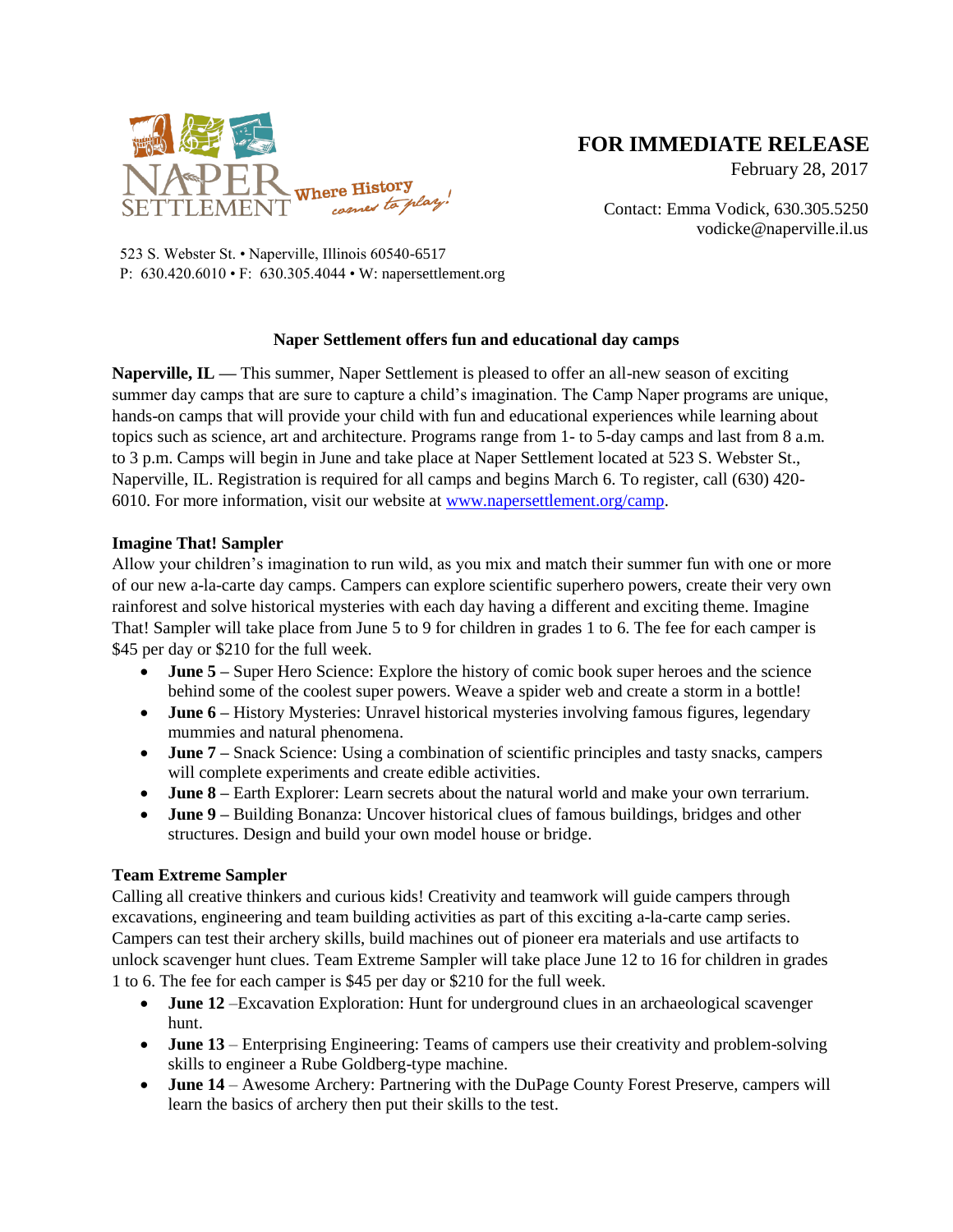- **June 15** Water Wars: Use teamwork and engineering skills to build catapults and slingshots and win the ultimate water balloon battle.
- **June 16** Extreme Explosions: Campers will use scientific experiments to create colorful popping, fizzing and bubbling explosions.

## **Hip History I**

Travel back in time and discover music, art, fads, TV shows, games, sports, pop culture and history from the 1950s, 60s and 70s! Exploring each decade, campers will enjoy this 5-day camp by recreating famous art, learning the popular dances, playing with popular toys and games and making a tie-dye shirt. Hip History I will take place June 19 to 23 for children in grades 1 to 6. The fee is \$210 per camper.

## **Awesome Architecture**

Castles, skyscrapers and cathedrals! Investigate stories behind building methods and styles of architecture over time. What did culture or weather have to do with buildings? Make a map, go on a History Hunt through Naper Settlement's historic buildings, take a walking tour of downtown Naperville and find architecture that reveals some history of our city. Campers will learn about careers in architecture and build a Box City during this 5-day camp. Awesome Architecture will take place June 19 to 23 for children in grades 3 to 6. The fee is \$210 per camper.

## **Incredible Creatures**

Animal lovers will learn how these incredible creatures have helped us throughout the course of history in a 5-day camp. Learn about animal spies, animal astronauts, presidential pets and conservation of habitats. Campers will learn about various careers working with animals and will meet a working dog and a bird of prey. Build models to learn how birds' wings help them fly, test your sense of smell to understand how dogs' noses help them solve crimes and more! Incredible creatures will have two options to attend on June 26 to 30 or July 10 to 14 for children in grades 1 to 6. The fee is \$210 per camper.

## **Curious Cook**

Aspiring chefs will use a combination of science and creativity to conduct delicious edible experiments and surprisingly tasty chemical reactions in this 3-day camp. Learn how to use an endothermic reaction to make ice cream and apply your creative genius to mix compounds to invent your own cookies! Curious Cook will take place July 5 to 7 for children in grades 3 to 6. The fee is \$140 per camper.

## **Pioneers to Mars**

Join in a STEM-based Mars adventure examining how space pioneers would settle the Red Planet compared to how early Naperville pioneers settled and survived the wilderness. Where would food come from? What tools would you need? What would your house look like? Learn everything there is to know about this year's coolest planet and what life was like on the Illinois frontier! Pioneers to Mars will take place July 10 to 14 for children in grades 6 to 8. The fee for this 5-day camp is \$210 per camper.

## **Civil War Camp**

Immerse yourself in the life of a soldier from the past! Practice military drills, cook over an open fire, learn first-aid, journaling and map-making. Experience hardtack snacks and spy tactics. Campers will receive a Civil War kepi hat, small haversack and a photo of themselves to take home. Civil War Camp will take place July 14 for children in grades 5 to 8. The fee is \$95 per camper.